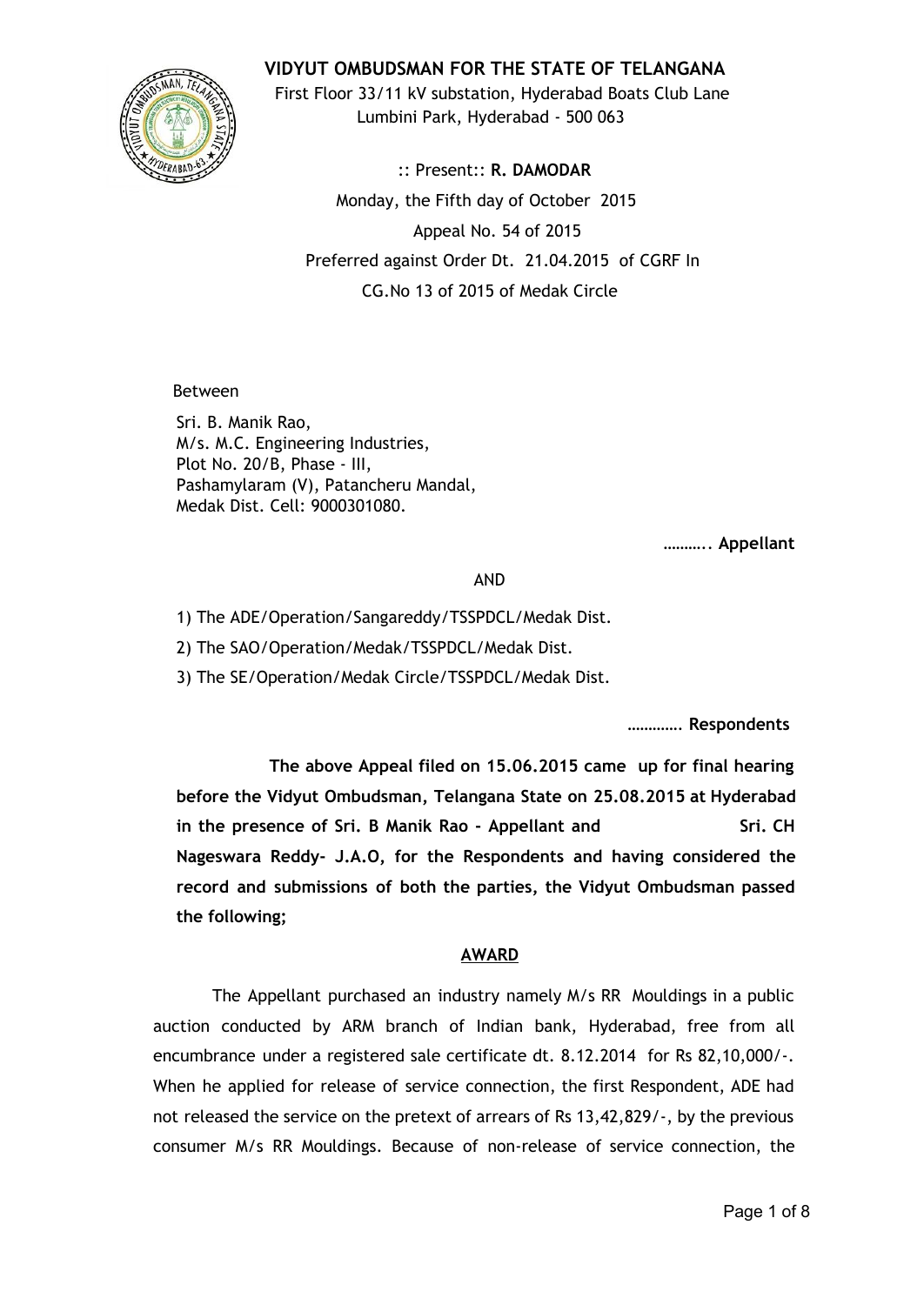Appellant could not start his industry and has been incurring heavy loss and also interest on the capital. He requested for a direction to the respondents for the immediate release of service connection.

2. The Second Respondent submitted a reply giving detailed report in respect of HT- SC No. MDK -1270 of M/s RR moulding Technologies as follows:

Service Particulars : CMD : 150 KVA.

|     | 1. Date Of present Agreement                        | 08.02.2010   |
|-----|-----------------------------------------------------|--------------|
|     | 2. Date of supply                                   | 08.02.2010   |
|     | 3. Whether initial period is over                   | Yes          |
|     | 4. Date of Disconnection                            | 19.08.2013   |
| 5.  | Date of termination                                 |              |
|     | (Period of 4 months from the date of disconnection) | 19.12.2013   |
|     | 6. Arrears due up to date of disconnection          | 7,75,446.00  |
|     | 7. Monthly minimum charges for 4 months             | 4,64,584.00  |
|     | 8. Dues up to date of termination                   |              |
|     | (including FSA and Late payment charges)            | 12,40,030.00 |
|     | 9. FSA raised from 07/2011 to 03/2012               | 3,30,999.00  |
| 10. | Arrears due up to date of termination of Agreement  |              |
|     | (i.e., 16.09.2013)                                  | 15,71,029.00 |
| 11. | (-)Deposit                                          | 4,66,900.00  |
|     | 12. Payable after adjustment of deposit amount      | 11,04,129.00 |

This amount of Rs 11,04,129/- increased to Rs13,44,829/- representing interest.

3. The above amount was arrived at after deducting the security deposit. The CGRF heard the parties and by relying on clause 8.4 of GTCS which says that "The seller of the property should clear all the dues to the company before selling such property. If the seller did not clear the dues as mentioned above, the company may refuse to supply electricity to the premises through the already existing connection or refuse to give a new connection to the premises till all dues to the company are cleared" and rejected the prayer through the impugned orders.

4. Aggrieved and not satisfied with the impugned orders, the Appellant prefered the present Appeal.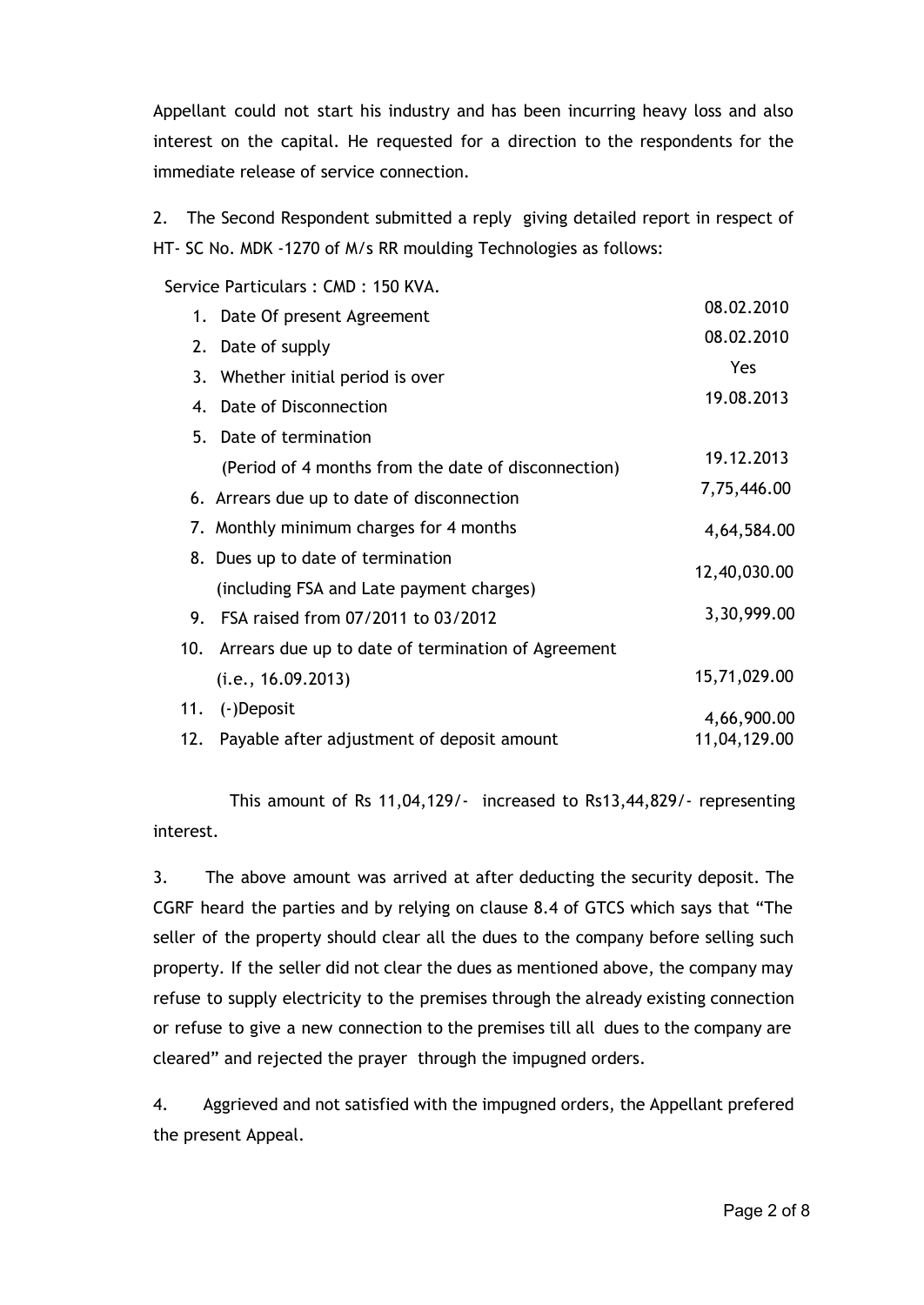5. The Appellant claimed that he had purchased the plot 20-B, Phase III in an auction conducted by ARM branch of Indian Bank under SARFAESI Act No.54 of 2002. He claimed that when he applied to the first respondent for a fresh service connection, it was rejected on the ground of arrears of Rs 13,44,829. He further claimed that because of non supply of power , he was not in a position to start the industry and his employees lost their livelihood.

6. The second respondent filed a copy of reply given to the Appellant showing the total due for the service No. MDK1270 after deduction of security deposit as Rs 14,34,814/- .

7. Efforts made to get the dispute settled by way of mediation could not succeed, because of the stated positions of both the parties.

8. After hearing arguments and on consideration of the material on record, the following points arise for determination:

- 1. Whether the impugned orders of the CGRF are liable to be set aside?
- 2. Whether the appellant is liable to clear the arrears of Rs 14,34,814/- standing against the service connection No. MDK 1270 of M/s RR Moulding Technologies originally located in the plot the Appellant?
- 3. Whether the Appellant who purchased the plot in the auction conducted by M/s Indian bank free of all encumbrance known to the bank is not liable to pay the arrears of electricity consumption charges incurred by the previous owner?

## **POINTS 1 TO 3**

9. The Appellant is relying on a registered certificate of sale issued to him by M/s Indian Bank for sale of plot no 20 /B in survey no 145 ,161,162 part totaling 2000 sq /m which originally belonged to M/s RR Moulding Technologies , which availed finance from M/s Indian Bank. This sale certificate shows that the Appellant purchased the property free from all encumbrances known to the Bank. He got his firm registered with the Registrar Of Firms, Medak on 7.01.2015. On the strength of this purchase, he had applied to the respondents for release of service connection, only to be told /informed about the arrears amounting Rs 13,44,829/ due by the previous consumer M/s RR Moulding Technologies. The Appellant contends that he is not liable to pay the arrears of the previous consumer, because he had purchased the property in a public auction from the secured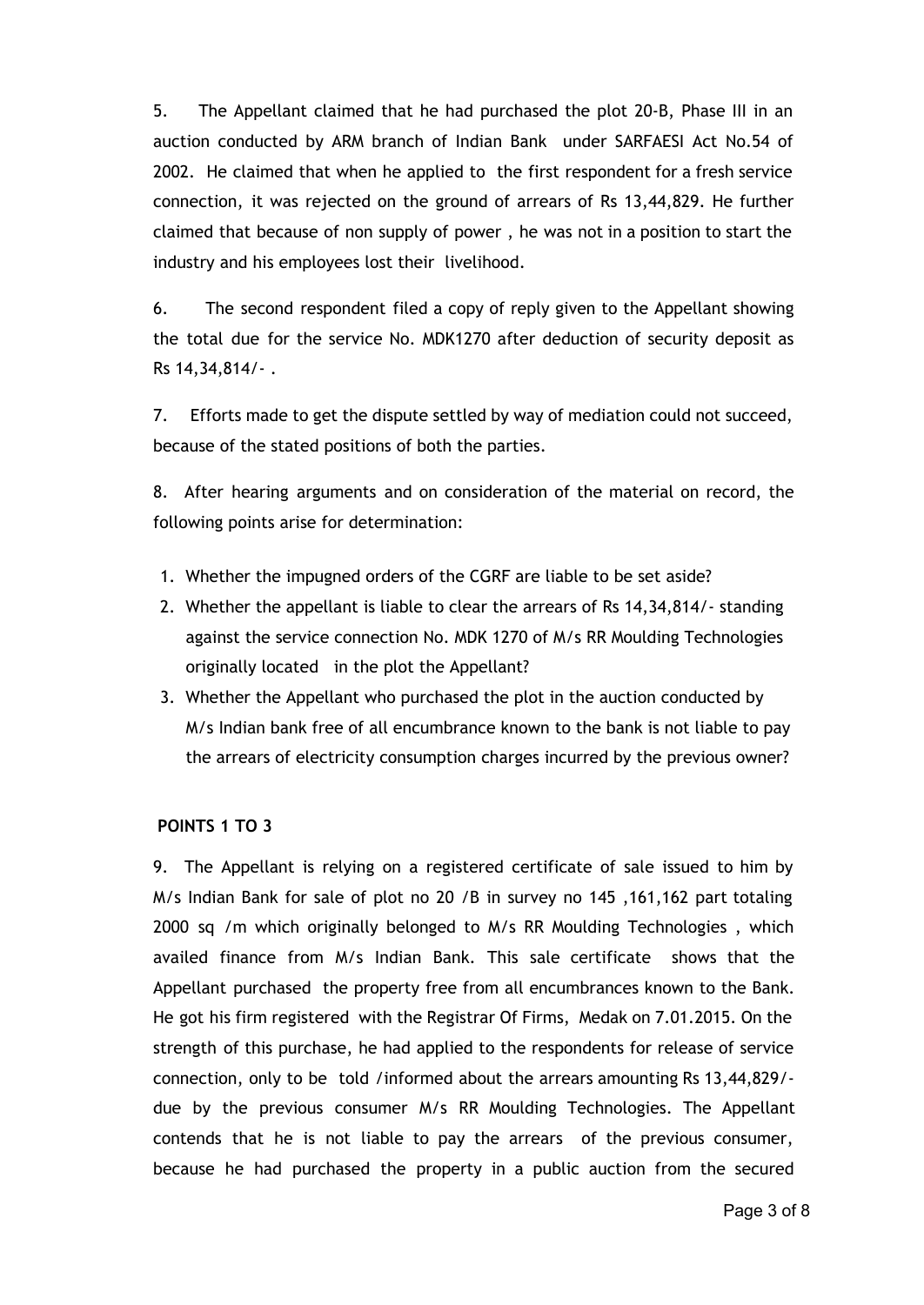creditor M/s Indian Bank free from all encumbrance, which includes the arrears of electricity.

10. On the other hand, the respondents claim that as per clause 8.4 of GTCS, 'firstly the seller of the property should clear all the dues before selling such property,if not, the distribution company may refuse to supply electricity to the already existing electricity connection or refuse to give a new connection till all the dues are cleared.' Clause 8.4 of GTCS is very clear on this aspect as claimed by the Respondents.

11. The Appellant is relying on a Memo No. DE/COMML/I/77/75-10 Dt. 6.1.1976 issued by the then APSEB after receipt of judgement dt. 29-11.1974 in W.PNO.6433 of 1974 to the following effect:

"The board cannot insist on the petitioner to pay the arrears due to it by the previous owner before supplying the electricity as there is no obligation on the part of the purchaser to pay the arrears to the board due by the previous owner. It is for the board to get payment from the previous owner and it cannot refuse to supply electricity to the petitioner on the ground that arrears are due from the previous owner".

12. The Hon'ble high court of AP decided the above matter in Krishnaveni Khandsari Sugar Industry Vs APSEB (Unreported judgment) wherein the writ petitioner was not aware of the electricity dues when it purchased the factory from the erstwhile owner. Based on this judgment, the above cited memo dt. 6.1.1976 was issued. This decision was rendered when there was no clear cut statutory rule or guideline governing the matter in issue. This judgment is of no avail to the Appellant, in view of the specific Subclause 4 of Clause 8 of GTCS which is extracted supra.

13. The Appellant also relied on a decision rendered in M/s Haryana State Electricity Board Vs M/s Hanuman Rice Mills and Others( AIR 2010 SC 3835) where in the Hon'ble Supreme Court found similar situation as in the present case. In the cited decision M/s Hanuman Rice mills purchased the plant and machinery of M/s Durga Rice Mills in an auction on 14.12.1990 conducted by M/s Haryana Financial Corporation and paid the consideration of Rs 15,25,000/- towards the entire sale consideration. At the time of auction, the electricity supplied to the premises was disconnected. After taking possession of the premises, M/s Hanuman Rice Mills applied for and obtained electricity connection in its own name in the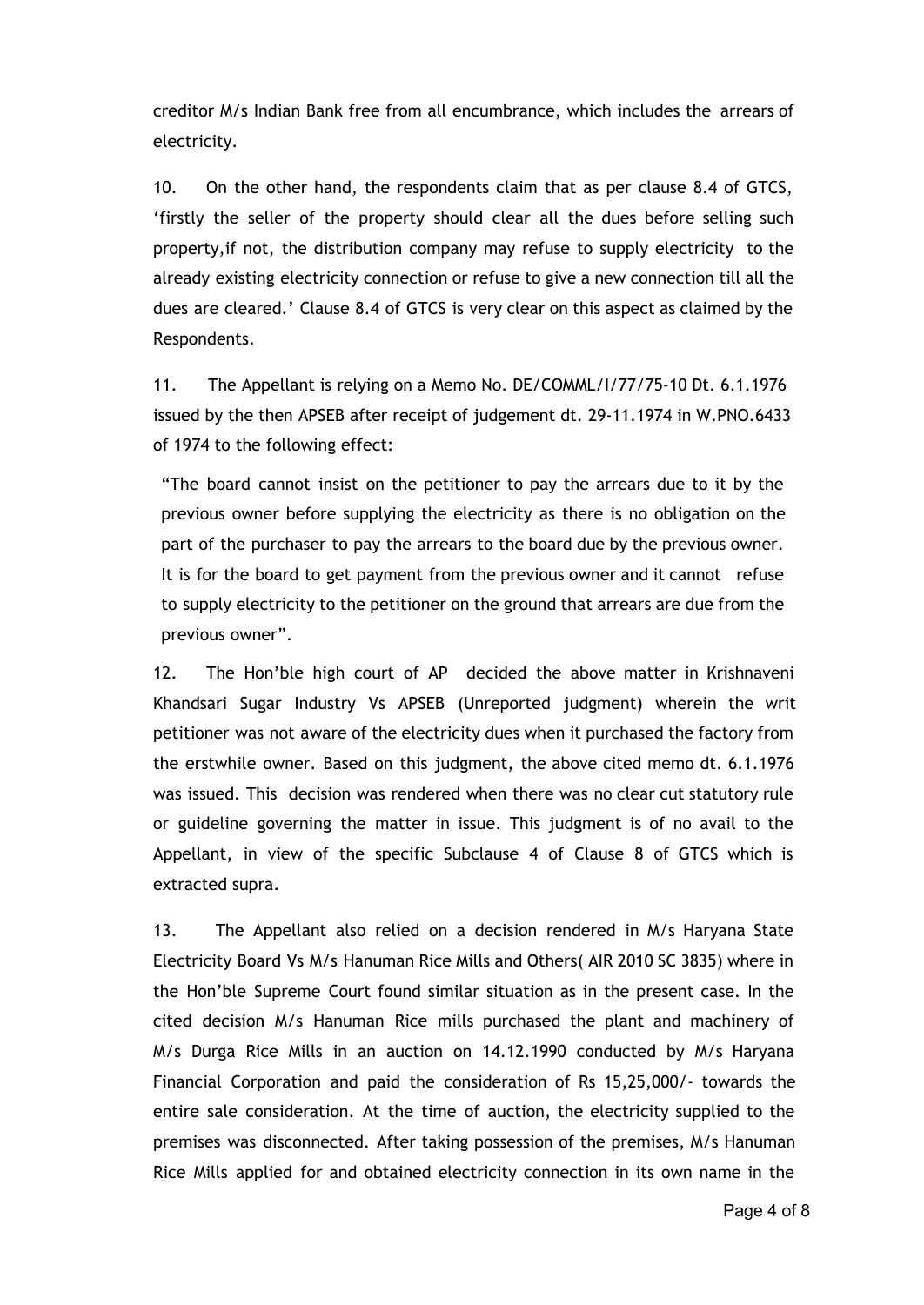year 1991. Four years later, M/s Haryana State Electricity Board served a notice dt. 16.1.1995 demanding Rs 2,39,251/- towards arrears of electricity charges due by the previous owner M/s Durga Rice Mills. The matter came up before the Punjab and Haryana High Court and by judgment dt. 8.8.2005 held that the liability of a consumer to pay charges for consumption of electricity cannot be fastened on a subsequent auction purchaser of a property, in view of the decision of the same court in M/s Isha Marbles Vs Bihar state electricity board [(1995) 2 SCC 648]. The Hon'ble supreme court, in the present judgement (AIR 2010 SC 3835) while relying on a decision rendered in Paschimanchal Vidyut Vitaran Nigam Ltd Vs DVS Steels and Alloys Pvt. Ltd [2009 (1) SCC 210] wherein the principle that the electricity dues did not constitute a charge on the premises, but where the applicable rules require such payment, the same will be binding on the purchaser and it was further held as follows:

"A transferee of the premises or a subsequent occupant of a premises with whom the supplier has no privity of contract cannot obviously be asked to pay the dues of his predecessor in title or possession, as the amount payable towards supply of electricity does not constitute a "charge" on the premises. A purchaser of a premises, cannot be foisted with the electricity dues of any previous occupant , merely because he happens to be the current owner of the premises.

When the purchaser of the premises approaches the distributor seeking a fresh electricity connection to its premises for supply of electricity, the distributor can stipulate the terms subjected to which it would supply electricity.It can stipulate as one of the condition for supply, that the arrears due in regard to the supply of eletricity made to the premises when it was in the occupation of the previous owner/occupant, should be cleared before the eletricity supply is restored to the premises or a fresh connection is provided to the premises. If any statutory rules govern the conditions relating to sanction of a connection or supply of electricity, the distributor can insist upon fulfillment of the requirements of such rules and regulations. If the rules are silent, it can stipulate such terms and conditions as it deems fit and proper, to regulate its transactions and dealings. So long as such rules and regulations or the terms and conditions are not arbitrary and unreasonable, court will not interfere with them.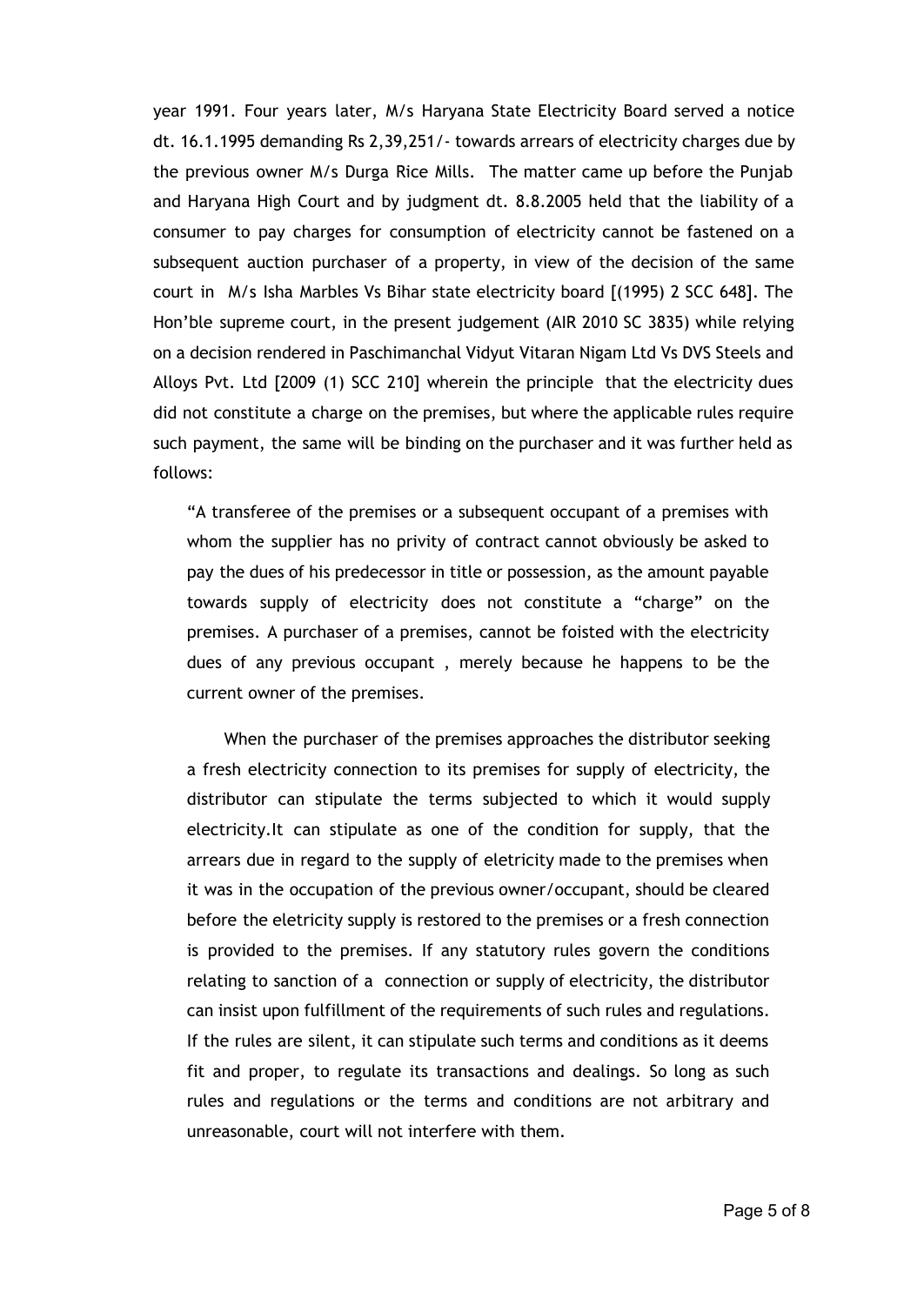A stipulation by the distributor that the dues in regard to the electricity supply to the premises should be cleared before the electricity supply is restored or a new connection is given to the premises, cannot be termed as unreasonable or arbitrary. In the absence of such a stipulation , an unscrupulous consumer may commit defaults with impunity , and when the electricity supply is disconnected for non payment, may sell away the property and move on to another property , thereby making it difficult , if not possible for the distributor to recover the dues. Provisions similar to clause 4.3 (g) and (h) of Electricity Supply Code are necessary to safeguard the interests of the distributor."

14. The Hon'ble Supreme Court summarised the findings in the following manner:

**i. Electricity arrears do not constitute a charge over the property. Therefore in general law, the transferee of the premises cannot be made liable for the dues of the previous owner / occupier.**

**ii. Where the statutory rules or terms and conditions of supply which are statutory in character, authorize the supplier of electricity, to demand from the purchaser of a property claiming reconnection or fresh connection of electricity, the arrears due by the previous owner / occupier in regard to supply of electricity to such premises, the supplier can recover the arrears from a purchaser.**

15. As held by the Honble Supreme Court, the present case is governed by clause 8.4 of GTCS under which the seller is bound to clear all the dues to the DISCOM and if not,the DISCOM may refuse to supply electricity unless dues are paid relating to the already existing connection or to release a new connection.

16. It was initially the responsibility of the original consumer M/s RR Mouldings to clear the dues and it was next the responsibility of the seller of the property, the Indian Bank, ARM branch, Hyderabad which sold the unit to the Appellant under a registered sale certificate dt. 8.12.2014 containing the clause that " the sale of the schedule property was made free from all encumbrances known to the secured creditor listed below on deposit of the money demanded by the undersigned". This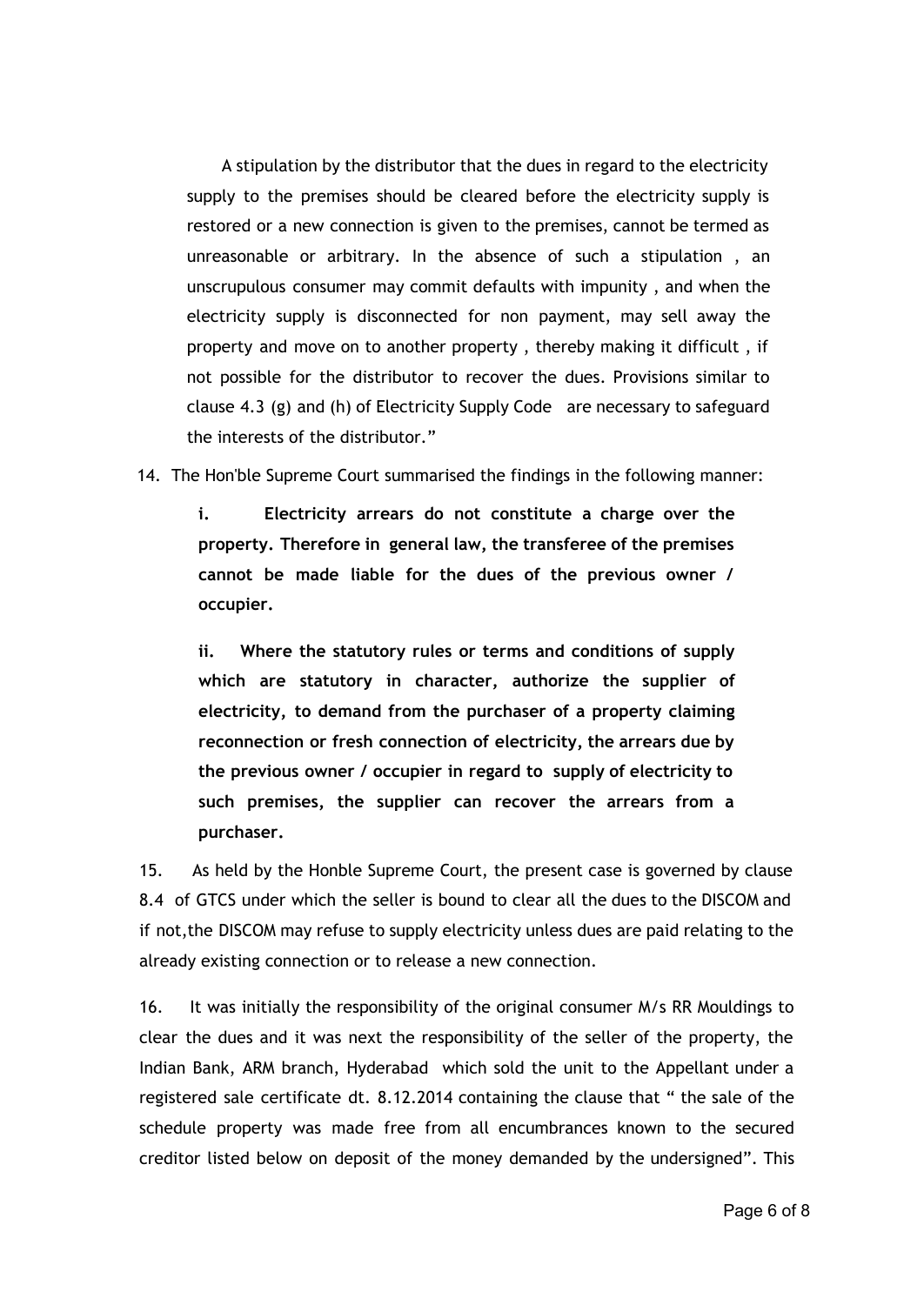clause clearly makes out a case against the seller M/s Indian Bank, which ought to have cleared the dues to the DISCOM or else to have made it clear to the Appellant that there were dues to be cleared relating to the DISCOM and perhaps then it would have got lesser amount than the sale price shown in the certificate of sale.

17. The Appellant, Keeping in view the facts similar to the present situation, relied on a decision of the Hon'ble High Court of Allahabad in Rekha Sahu Vs UCO bank and others (2013 law suit(All)2120) directing the Bank which sold the property to the writ petitioner therein to pay the outstanding dues to the Distribution Company by holding that a "statutory duty has been cast upon the authorised officer to declare the dues/encumbrances in public notice for auction ". This decision remains on a separate footing from the decision of the Hon'ble Supreme Court in Haryana State Electricity Board Vs Hanuman Rice Mills and others(AIR 2010 SC 3835) cited supra wherein the Hon'ble Supreme Court observed that the supplier company can recover arrears from a purchaser when there are statutory rules or terms and conditions of supply authorising the distribution company to demand arrears due from the previous owner/occupier either for reconnection or for fresh connection of electricity. The DISCOM in the present case is authorised statutorily to recover arrears due under Clause 8.4 of GTCS from the previous owner for giving fresh service connection and accordingly it has been demanding payment from the Appellant.

18. The way in which the Bank sold the property to the Appellant outwardly stating that there are no encumbrances known to it, prompting the Appellant to become a successful bidder by paying substantial amount, without knowing the amount of arrears due to the DISCOM by the previous owner. Infact it is the responsibility of M/s Indian Bank which sold the property to the Appellant in public auction, to clear the electricity dues of the previous owner or to have disclosed the fact of arrears due to the DISCOM by the previous owner to the Appellant, which view is supported by the decision of the Honble High Court of Allahabad in Rekha Sahu Vs UCO bank cited supra.

19. In view of the aforementioned discussion, the Appellant is not found entitled to any direction to the Respondents to give fresh service connection without demanding payment of arrears of the Electricity consumption of the Previous owner. Perhaps the Appellant if advised, may proceed against M/s Indian Bank, ARM Branch, Hyderabad for not disclosing the arrears due before the public auction.